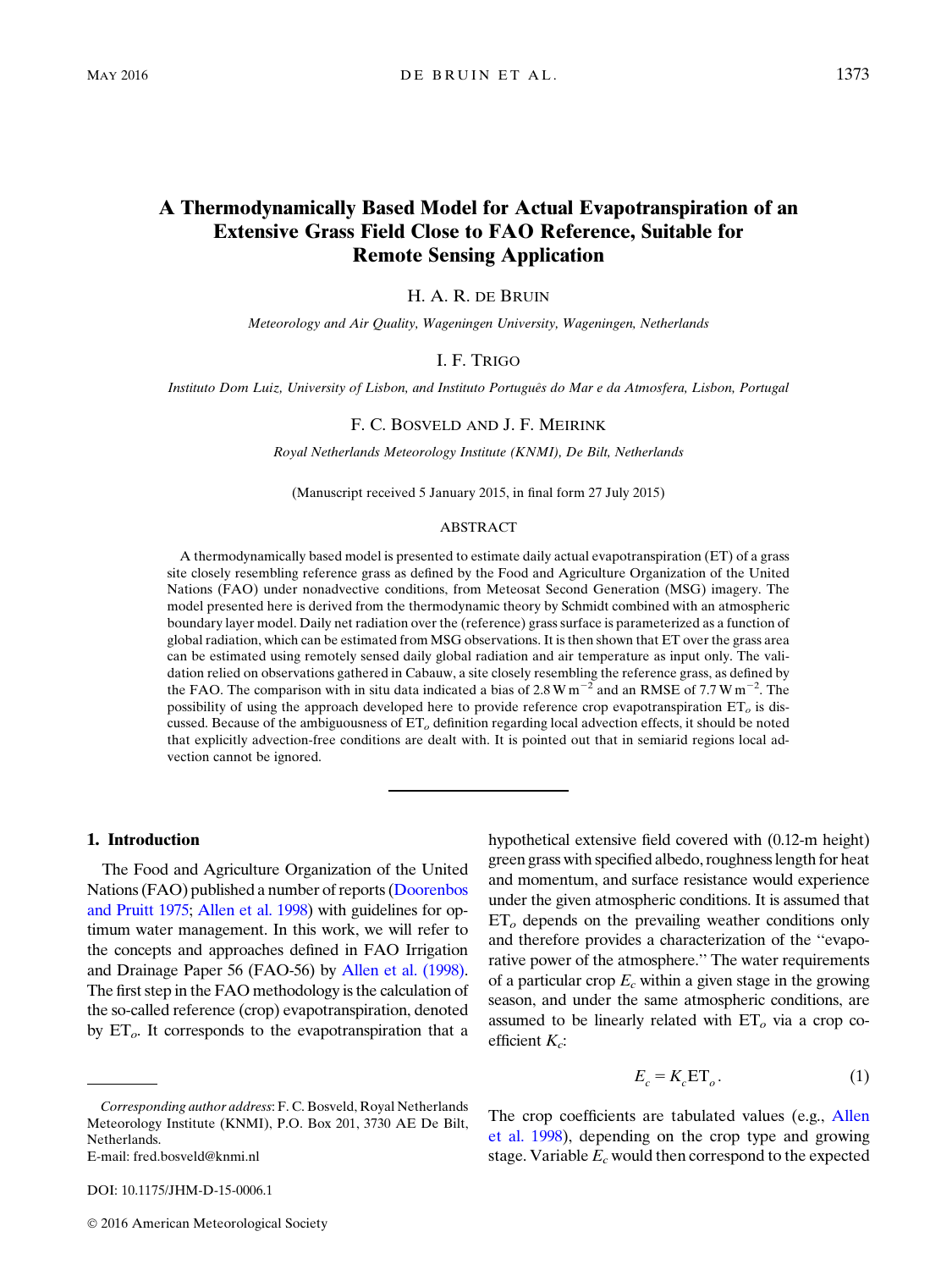evapotranspiration of crop c, assuming disease-free plants and optimum soil conditions.

The FAO definition of  $ET<sub>o</sub>$  for an extensive, wellirrigated grass field and its evaluation through the Penman–Monteith equation, which is derived for idealized horizontally homogeneous and uniform flat terrain, leads to an ambiguity ([McMahon et al. 2013;](#page-9-0) [Katerji and](#page-9-1) [Rana 2011,](#page-9-1) [2014](#page-9-2)). In practice, irrigation is most relevant in semiarid regions where such idealized fields do not exist. Usually, weather stations are located at fields smaller than  $10^4 \text{ m}^2$  and are often surrounded by dry terrain. Under such conditions, processes that can be denoted with the generic name advection will lead to significant inconsistencies between idealized  $ET<sub>o</sub>$  and  $ET<sub>o</sub>$  estimates using ground data [\(Dingman 1992\)](#page-8-2).

Another, more fundamental drawback of the  $ET_{o}$ concept is that it concerns a purely hypothetical grass surface that does not exist in reality, by which experimental validation of any estimation formula for  $ET<sub>o</sub>$  is not really possible. Note that in [Allen et al. \(1998\)](#page-8-1) there is no chapter dealing with experimental validation of the recommended methodology to calculate  $ET<sub>o</sub>$ , being a version of the Penman–Monteith equation (hereafter PMFAO). Nonetheless, PMFAO is widely used even far outside the goals for which it is developed (irrigation practice). The experimental validations of PMFAO we could find in literature concern (lysimeter) studies mainly in semiarid regions installed in small fields (e.g., [Allen et al. 2006\)](#page-8-3). But then local advection cannot be ignored, which contradicts the definition of  $ET<sub>o</sub>$  that refers to extensive grass, therefore suggesting that local advection should be ignored. This has created an ambiguous situation. Moreover, because of the fact that in hydrology and hydrometeorology PMFAO is generally accepted as "the best" to estimate  $ET<sub>o</sub>$ , interest in the physical background has faded. In the last decade, PMFAO has been applied, without further discussion about its validity, outside the field of irrigation, for instance, in climate change studies in which long-term weather records gathered under nonreference conditions are analyzed. We conclude that there is a need to pay attention to actual evapotranspiration of an actual grass field that closely resembles the FAO reference surface.

With this in mind, a model will be presented for actual ET of an existing grass field derived from first physical principles. Our derivation is based on the thermody-namic model by [Schmidt \(1915\)](#page-9-3) combined with a model for the atmospheric boundary layer. The latter has been used and tested by [de Bruin \(1983\),](#page-8-4) [McNaughton and](#page-9-4) [Spriggs \(1986\)](#page-9-4), [Jacobs and de Bruin \(1992\)](#page-9-5), and, more recently, by [van Heerwaarden et al. \(2010\).](#page-9-6)

To increase practical applicability, we will deal also with a simple method to estimate net radiation from the incoming solar radiation at the surface (hereafter denoted as global radiation) with the empirical formula of Slob–de Bruin (hereafter SdB; [de Bruin 1987](#page-8-5); [de](#page-8-6) [Bruin and Stricker 2000\)](#page-8-6). And, in a final step, we will apply remotely sensed global radiation as provided by the EUMETSAT Satellite Application Facility on Land Surface Analysis (LSA SAF; [Trigo et al. 2011](#page-9-7)) and by the Surface Insolation under Clear and Cloudy Skies (SICCS) derived from the SEVIRI [a platform on Meteosat Second Generation (MSG)] imagery system of the Royal Netherlands Meteorological Office (Koninklijk Nederlands Meteorologisch Instituut; KNMI) by Greuell at al.  $(2013)$  to obtain estimates of ET.

Using the Cabauw Experimental Site for Atmospheric Research (CESAR) database of micrometeorological observations gathered at Cabauw (the Netherlands) over a grass surface that closely resembles the FAO hypothetical reference grass, we will validate our models for actual ET, net radiation, and MSG global radiation against independent measurements.

Finally, we will discuss the operational applicability of our findings in, for example, irrigation practice or in other disciplines, such a climate change studies.

## 2. Data and material

### a. In situ measurements: Cabauw

Here, we consider data gathered at CESAR for the period 2007–12. The site is located in the western part of the Netherlands (51.971 $\textdegree N$ , 4.927 $\textdegree E$ ). We used the data collected at the experimental field near the 200-m tower covered with short grass. The soil consists of a 0.7-mthick clay layer on top of a thick peat layer. The water table is managed by a dense network of ditches, and only rarely. Droughts have reduced evapotranspiration. The terrain around the site also corresponds to grassland, which was free from obstacles up to a few hundred meters in all directions during the whole 2007–12 period. For further details about the CESAR observatory, see [Monna and Bosveld \(2013\).](#page-9-9) Given its geographical location and local characteristics, the Cabauw resembles closely the hypothetical FAO reference grass for conditions without advection. We extracted the so-called validated and gap-filled meteorological surface data and surface flux files ([CESAR Consortium 2013](#page-8-7)). This concerns 10-min values from which we calculated 24-hourly averages. In particular, we used the actual evaporation that is obtained from the energy budget residual method [\(Beljaars and Bosveld 1997](#page-8-8)). Cabauw is located in the midlatitude climate zone where droughts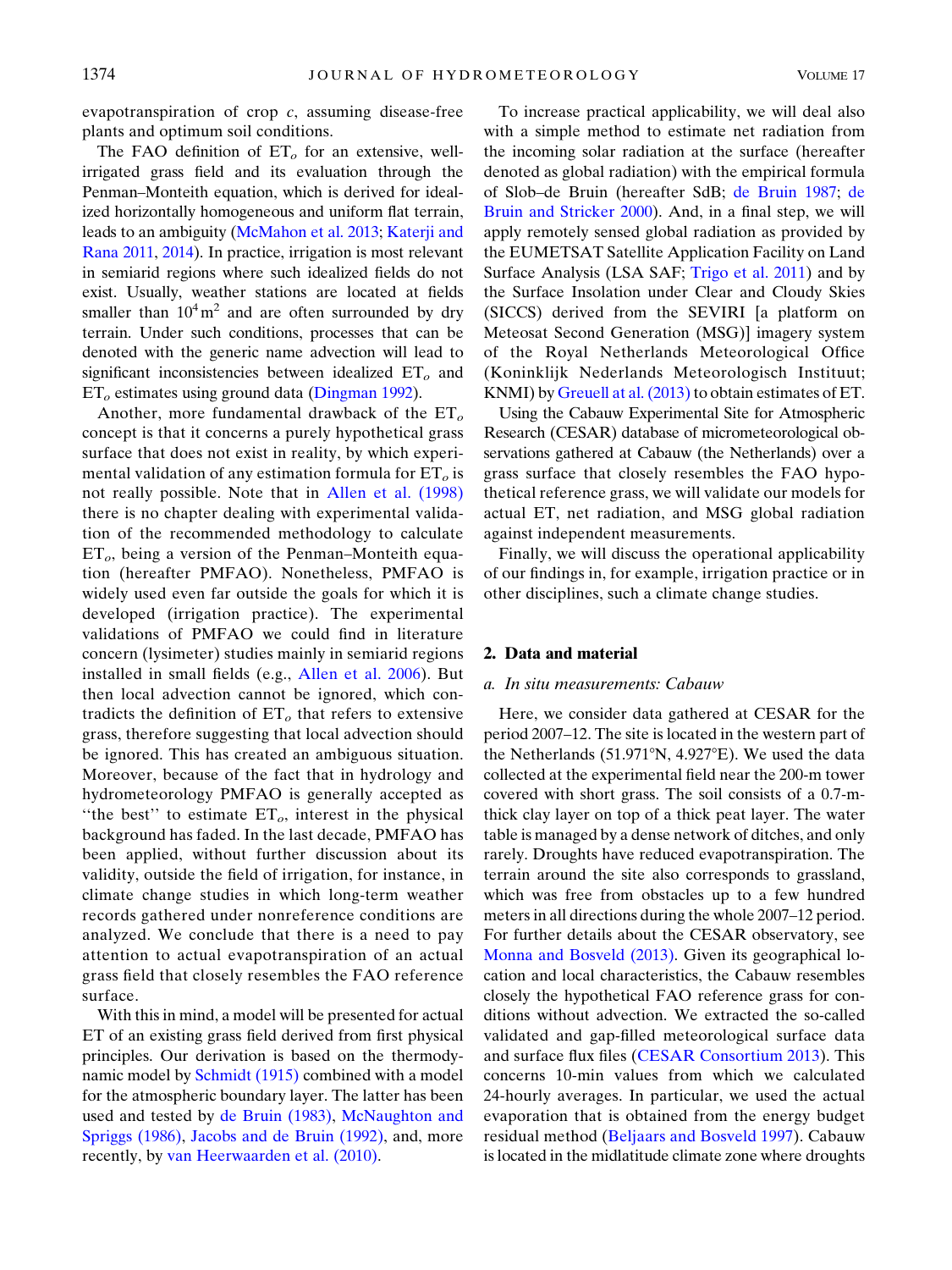The database included net radiometer data as well as separate observations of the four components of net radiation, that is, incoming and reflected shortwave radiation  $(K^{\downarrow}$  and  $K^{\uparrow}$ ) and incoming and outgoing longwave radiation. We excluded days for which directly measured net radiation differs more than  $15 \text{W m}^{-2}$  from that calculated from the four components.

The grass site is not irrigated and is surrounded by similar grass. Consequently, under normal conditions advection will be absent. Cabauw evapotranspiration might be affected by advection only when rainfall is distributed in such a way that the site becomes wetter than the surrounding terrain. We found that such rare situations occurred on 27–30 July 2007, 14–15 August 2007, and 24–28 May 2012. Data on these days were also excluded from the main results discussed in this study. On these days the sensible heat flux given by the Extra Large Aperture Scintillometer (XLAS; see [Kohsiek et al. 2002](#page-9-10)), representative for the surrounding area, provides much higher estimates than the locally measured value.

For the selected days, we determined the albedo of the Cabauw site from the ratio of daily mean outgoing and incoming shortwave radiation. The results are plotted in [Fig. 1.](#page-3-0) It appears that the albedo varies from day to day with a standard deviation of 0.018 around the average of 0.23. This is the albedo of the reference grass surface as defined by [Allen at al. \(1998\).](#page-8-1) Considering the environmental conditions of the Cabauw site regarding, for example, albedo, water stress, and advection, we are confident to state that the Cabauw site resembles fairly closely the hypothetical idealized reference FAO grass surface.

### b. Remote sensing observations: MSG

The SEVIRI instrument on board the geostationary platform MSG provides top-of-the-atmosphere optical measurements every 15 min and with a spatial resolution of up to 3 km.

Several methodologies have been proposed to derive incoming solar radiation at the surface from remote sensing observations. Most rely on the identification of clouds and/or characterization of cloud properties from visible and infrared observations. Moreover, these methods take into account that under cloudy conditions there is a clear link (anticorrelation) between top of the atmosphere reflectances and solar radiation at the surface.

Here we will consider two different remote sensing products, both retrieved from SEVIRI on board MSG and available in near–real time from the LSA SAF [\(Trigo et al. 2011;](#page-9-7) [Geiger et al. 2008\)](#page-8-9) and from the KNMI SICCS algorithm [\(Greuell et al. 2013;](#page-9-8) [Deneke et al. 2008\)](#page-8-10). Both LSA SAF and SICCS products are aggregated to daily averages of global radiation. The high temporal frequency of SEVIRI observations (15 min) allows characterizing the diurnal cycle of incoming solar radiation and therefore producing robust daily estimates. The LSA SAF product has been validated against a wide number of in situ observations [including the Baseline Surface Radiation Network (BSRN)], most of which are in Europe, revealing mean errors ranging between around  $-4$  and  $-7$  W m<sup>-2</sup> [\(Ineichen et al. 2009;](#page-9-11) [Carrer](#page-8-11) [et al. 2012](#page-8-11)). The SICCS product has also been validated against European BSRN measurements, revealing a similar performance with biases between  $-1$  and  $13 \text{ W m}^{-2}$ [\(Greuell et al. 2013](#page-9-8)).

## 3. Theory

## a. The Schmidt thermodynamic model

In this section, we reformulate the arguments used by [Schmidt \(1915\)](#page-9-3) to estimate the evaporation of the oceans. We introduce a hypothetical flat box at the grass surface, which contains, besides the vegetation and a soil layer, the lowest layer of the atmosphere with height h. Thus, the volume of the box equals  $hO$ , where  $O$  is the area of the bottom of the box. Because we consider well-watered grass surface, we assumed that water vapor in the box is saturated at surface temperature. Next, we consider a thermodynamic process in which during a short time interval dt an amount of energy  $dQ$  is added corresponding to an available energy flux density  $(Wm^{-2})$  of A. As a result the temperature in the box will increase by  $dT$  and a part of the added energy is used to increase the enthalpy of the air in the box by  $m_a c_p dT$ , where  $m_a$  is the mass of air in the box and  $c_p$  is the specific heat of air at constant pressure. Obviously,  $m_a = \rho hO$  and with the equation of state for air this can be written as  $m_a =$  $(p/RT)$ hO with p the air pressure and R the specific gas constant of air. By dividing the increase of enthalpy in the box by  $Odt$ , the mean sensible heat flux density  $H = (p/RT)c_ph$  dT/dt is obtained. Assuming, as Schmidt did, that the air in the box remains saturated, the water vapor pressure in the box will increase by  $e_s(T +$  $dT - e_s(T) \approx \Delta dT$ , with  $e_s(T)$  representing the saturated water vapor pressure at temperature T and  $\Delta$  =  $de_s/dT$ , also at T. As a result, the mass of water vapor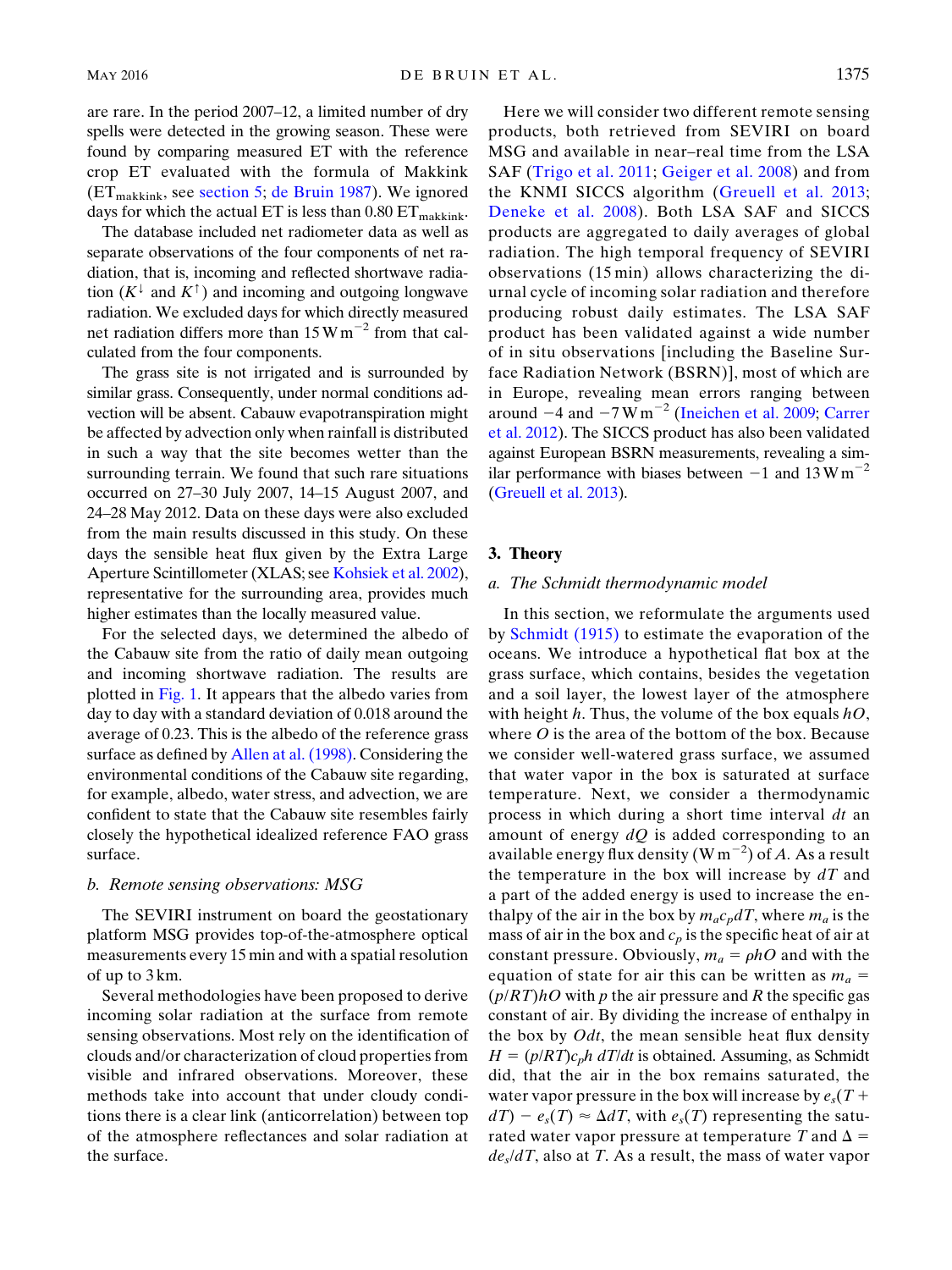<span id="page-3-0"></span>

FIG. 1. Measured albedo for days of the year 90–275 at Cabauw during 2007–12.

will increase by  $dm_v$ . With the equation of state for water vapor we find that  $m_v = (\Delta dT/R_vT)hO$ . The energy required to evaporate this amount of water is  $\lambda dm_v$ . By dividing by *Odt* we obtain the latent flux density  $\lambda ET = \lambda \Delta/(R_vT)h dT/dt$ . With  $\gamma = (R_v/R)(c_p p/\lambda)$ we find that the ratio  $B$  of the increase of the enthalpy of the air in the box and the energy required for evaporation to keep the water vapor pressure saturated is given by

$$
B = \frac{\gamma}{\Delta}.\tag{2}
$$

Note that B can be identified as the Bowen ratio  $B =$  $H/\lambda ET$ , and that  $A = H + \lambda ET$ . This result is obtained for time step dt. As an extension of Schmidt's approach, we introduce a hypothetical valve in the top of the box, so that at the end of time step  $dt$  the increase of enthalpy and water vapor formed in the box during  $dt$  can be released into the atmosphere. It is assumed that no energy is required for this release. At the end of each time step the temperature and water vapor content will be reset at their initial values. In the next time interval  $dt$  the process is repeated. For a number of time steps this is repeated, covering a total of about 10 min. In the next 10-min period we start with the new actual surface temperature. In this way a quasistationary process is simulated for the vertical transfer of heat and water vapor from the surface into the atmosphere.

In our case, where local advection has been excluded,  $A = Q^* - G$ , where  $Q^*$  is the net radiation, and G is the amount of heat stored in the vegetation–soil part in our box. Because we consider 24-hourly averages, G can be ignored. In this way, we arrive at

$$
\lambda ET = \frac{\Delta}{\Delta + \gamma} Q^* = \lambda ET_{eq}.
$$
 (3)

<span id="page-3-2"></span>The quantity  $ET_{eq}$  is the so-called equlibrium evaporation (see, e.g., [Raupach 2001](#page-9-12)). The only assumption made so far is that air over well-watered surfaces close to the ground is saturated and local advection is absent.

With [Schmidt \(1915\),](#page-9-3) we recognize that in real life air is not saturated and that corrections should be made. Following [de Bruin and Holtslag \(1982\),](#page-8-12) our correction consists of adding to  $\lambda ET_{eq}$  a constant  $\beta$ , which leads to

$$
\lambda ET = \lambda ET_{eq} + \beta (W m^{-2}). \tag{4}
$$

<span id="page-3-3"></span>A physical explanation is the entrainment of relatively warm and dry air present aloft in the atmospheric boundary layer (ABL) into the well-mixed ABL during daytime. Consequently, relative humidity in the ABL is less than 100% in spite of a high surface evaporation rate. This explains why a correction factor should be used. It is outside the scope of this paper to discuss the entrainment process in detail. For this the reader is referred to, for example, [McNaughton and Spriggs \(1986\),](#page-9-4) [Jacobs and de Bruin \(1992\)](#page-9-5), [van Heerwaarden et al.](#page-9-6) [\(2010\)](#page-9-6), and [Ouwersloot and J. Vil](#page-9-13)à-Guerau de Arellano [\(2013\)](#page-9-13). The remaining question is why the parameter  $\beta$  can be considered constant. This will be discussed later.

### b. Parameterization of net radiation

For practical and more fundamental reasons, we will apply the SdB formula for net radiation of well-watered grass reported by [de Bruin \[1987](#page-8-5); see also [de Bruin and](#page-8-6) [Stricker \(2000\)\]:](#page-8-6)

$$
Q_r^* = (1 - 0.23)K^{\downarrow} - C_s \frac{K^{\downarrow}}{K_{\text{ext}}^{\downarrow}},
$$
 (5)

where  $Q_r^*$  is net radiation of grass under reference conditions,  $K_r = (K^{\downarrow}/K_{ext}^{\downarrow}), K^{\downarrow}$  is the downwelling shortwave radiation at the surface,  $K_{ext}^{\downarrow}$  is downwelling shortwave radiation constant at the top of the atmosphere, and  $C_s$  is an empirical constant. [De Bruin \(1987\)](#page-8-5) reported for unstressed grass of Cabauw  $C_S = 110 \,\text{W m}^{-2}$ . The ''universality'' of SdB will be discussed later.

<span id="page-3-1"></span>This yields

$$
\lambda ET = \frac{\Delta}{\Delta + \gamma} \left[ (1 - 0.23) K^{\downarrow} - C_s \frac{K^{\downarrow}}{K_{\text{ext}}^{\downarrow}} \right] + \beta. \tag{6}
$$

Evapotranspiration over the reference surface can be inferred through the application of Eq.  $(6)$  to estimations of  $K^{\downarrow}$  obtained from remote sensing data, such as MSG.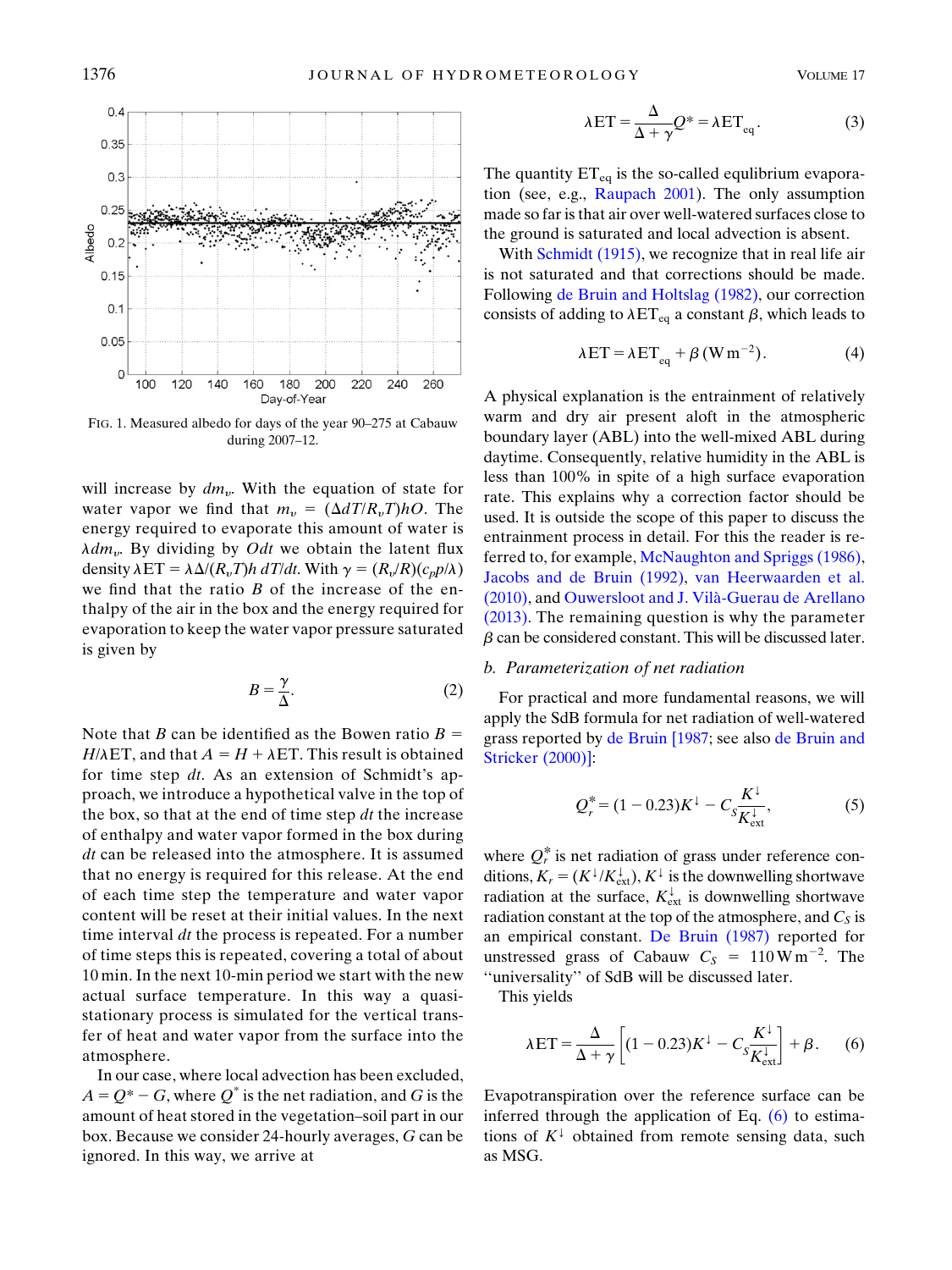<span id="page-4-0"></span>

FIG. 2. Latent heat flux estimated according to Eq. [\(6\),](#page-3-1) that is, using the SdB net radiation formula, plotted against in situ measured values: daily values at Cabauw during 2007–12 except for a limited number of dry and advective days (see text).

<span id="page-4-2"></span>Equation [\(6\)](#page-3-1) requires as input global radiation and air temperature as input only. This applies also for the revised Makkink equation introduced by [de Bruin \(1987\):](#page-8-5)

$$
\lambda ET = 0.65 \frac{\Delta}{\Delta + \gamma} K^{\perp}.
$$
 (7)

We will provide a separate test of this revised Makkink formula because it is applied in practice quite often in the Netherlands.

### 4. Experimental validation

## a. Validation using ground observations

A test of Eq.  $(6)$  applied to ground measurements taken at Cabauw is depicted in [Fig. 2](#page-4-0). We recall that this concerns daily values for 2007–12, and  $\beta \approx 20 \text{ W m}^{-2}$ ,<br>C<sub>2</sub> = 110 W m<sup>-2</sup>. The bias (mean of estimated minus  $C_S = 110 \,\mathrm{W m}^{-2}$ . The bias (mean of estimated minus measured values) is  $3 \text{ W m}^{-2}$  and the standard deviation of this difference is  $7.6 \text{ W m}^{-2}$ .

For the same selected days, a separate test of the SdB formula for daily net radiation applied to ground data is given in [Fig. 3](#page-4-1), using  $C_S = 110 \text{ W m}^{-2}$ , the value that applies to well-watered ''reference'' conditions [\(de Bruin](#page-8-5) [1987](#page-8-5)). Linear regression yields a bias of 1.4  $\text{W m}^{-2}$  and the standard deviation of this difference is  $9.6 \text{ W m}^{-2}$ .

### b. MSG-derived solar and net radiation

[Figure 4](#page-5-1) shows scatterplots of LSA SAF and SICCS global radiation estimated from MSG SEVIRI satellite observations against in situ observations at Cabauw, for the 2010–12 period. The points in [Fig. 4](#page-5-1) assume the following conditions concerning the quality indicators

<span id="page-4-1"></span>

FIG. 3. Test net radiation formula of SdB at Cabauw during 2007–12.

provided when both products are verified simultaneously: (i) the missing SEVIRI observations in the case of the LSA SAF are less than 5% and (ii) quality flag above 0.5 in the case of SICCS. The two solar radiation products reveal comparable behavior, with nearly the same scatter around the observations (the standard deviation of this difference is about 12  $\text{W m}^{-2}$ ). In this case, SICCS has a negligible bias, while the LSA SAF underestimates the observations by 6 W m<sup> $-2$ </sup>. These results are fairly in line with the other validation exercises mentioned above and suggest the two products are of similar quality.

The SICCS product has also been validated against European BSRN measurements, revealing a similar performance with biases between  $-1$  and 13 W m<sup>-2</sup> [\(Greuell](#page-9-8) [et al. 2013](#page-9-8)). Differences between the LSA SAF and SICCS solar radiation products are intrinsically linked to the respective algorithms and underlying assumptions. Estimates are particularly sensitive under cloudy conditions. In this case SICCS relies on the retrieval of cloud properties (optical thickness, effective radius), while the LSA SAF assumes the pixel to be covered by a homogeneous cloud layer, where cloud transmittance is inferred from cloud albedo.

To demonstrate the skill of using remotely sensed estimations of solar fluxes to model net radiation, we compare the output of the SdB formula using the MSG SICCS global radiation with ground measurements ([Fig. 5](#page-6-0)). These results reveal the suitability of the MSGderived products for practical application. The bias  $(1.6 \text{ W m}^{-2})$  is small and the standard deviation of this difference  $(11.7 \text{ W m}^{-2})$  is slightly greater than that found for global solar radiation.

When the net radiation estimates are used to obtain evapotranspiration, that is, through the use of Eq.  $(6)$ , we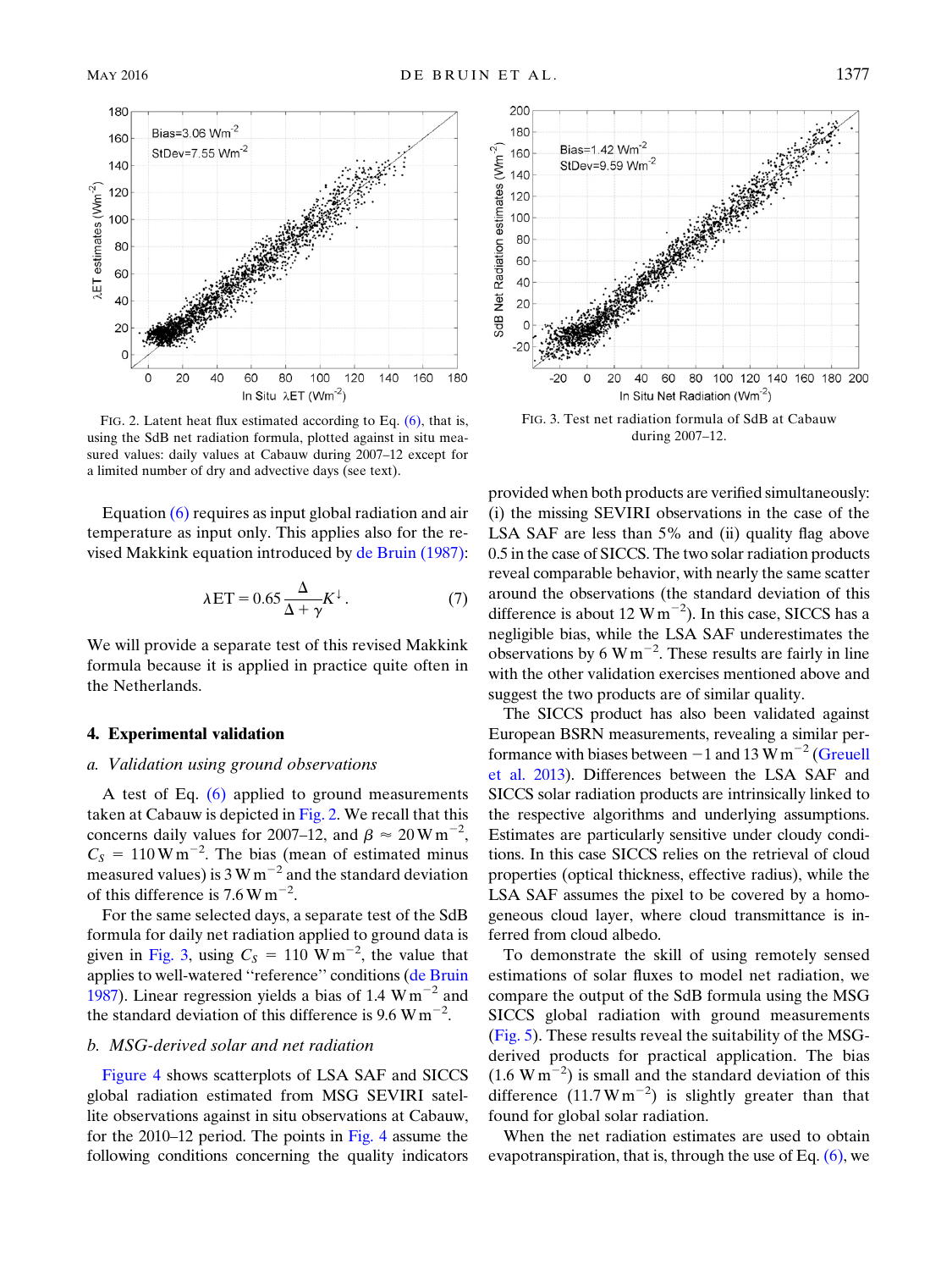<span id="page-5-1"></span>

FIG. 4. Scatterplots of daily solar radiation estimates from SEVIRI MSG (W m<sup>-2</sup>) against in situ observations in Cabauw considering (a) LSA SAF and (b) SICCS products. The mean (bias) and standard deviation of differences are also displayed.

do not get any significant degradation of the results obtained from Eq.  $(6)$  fed with in situ measurements only (shown in [Fig. 2\)](#page-4-0). The comparison with daily evapotranspiration values corresponding to eddy covariance observations ([Fig. 6](#page-6-1)) reveals a bias of 2.8 W  $\text{m}^{-2}$  and the standard deviation of this difference is 7.7 W  $\text{m}^{-2}$ .

### <span id="page-5-0"></span>5. Discussion

This work is focused on a model for actual ET of actual grass that is close to hypothetical FAO grass, accepting that the interpretation of the FAO definition "extensive field" excludes advection. The methodology is based on the thermodynamic model by [Schmidt](#page-9-3) [\(1915\)](#page-9-3), published 100 years ago. Furthermore, we argue that air above well-watered grass is never saturated because after sunrise warm and dry air is entrained into the ABL, explaining the need for a correction factor  $\beta$  [Eq. [\(3\)](#page-3-2)]. Because of weather variability that characterizes the climate conditions at Cabauw,  $\beta$  is expected to show a day-to-day variation. To get an impression of this variability, we plotted  $\beta = \lambda ET_{measured} - [\Delta/(\Delta + \gamma)]$  $[(1 - 0.23)K^{\downarrow} - C_S(K^{\downarrow}/K_{ext}^{\downarrow})]$  in [Fig. 7](#page-7-0), obtained from in situ ET estimates and MSG and computing  $\beta$  from Eq.  $(6)$ . It is seen that, strictly speaking,  $\beta$  is indeed not constant, but the random scatter around its mean value of about 20 W  $m^{-2}$  is relatively small. This scatter results in a random error in ET of about  $10 \,\mathrm{W\,m}^{-2}$ , which corresponds to about 0.3 mm day $^{-1}$ .

When the measured  $\beta$  is plotted against the wind speed, or the vapor pressure deficit vpd =  $e_s(T) - e_a$ ,

where  $e_a$  is the daily mean of the measured vapor pressure and  $T$  the daily mean air temperature at  $2m$ , or against their product, we do not find a clear correlation. This implies that vpd and wind speed have a secondorder influence on actual ET of well-watered grass.

The use of a single site for validating the approach described here may be a limiting factor. However, the analysis of other sites, such as those within the wellknown EUROFLUX network (e.g., [Hu et al. 2015;](#page-9-14) see also [Valentini 2003\)](#page-9-15), did not reveal any other with the characteristics of Cabauw, where measurements are provided within a wide green nonstresses grass area. Nevertheless, we argue that, since the formulation described above is fairly based on fundamental physical principles, our model is applicable for all similar grass sites. The readers are invited to test our models against other independent data. For the time being, we conclude that, because our formulas are based on first physical principles, our model is applicable for all similar grass sites.

Furthermore, the fact that for Cabauw site actual ET appears to be determined primarily by global radiation and air temperature was found earlier by [de](#page-8-5) [Bruin \(1987\)](#page-8-5), who tested the revised Makkink Eq. [\(7\)](#page-4-2) for an older dataset. A test of this approach is shown in [Fig. 8](#page-7-1). It is seen that the revised Makkink tends to overestimate slightly at high values, but the overall performance is very suitable for most practical applications.

Is the model given by Eq. [\(6\)](#page-3-1) suitable for estimating the crop reference evapotranspiration (i.e.,  $ET<sub>o</sub>$ ) in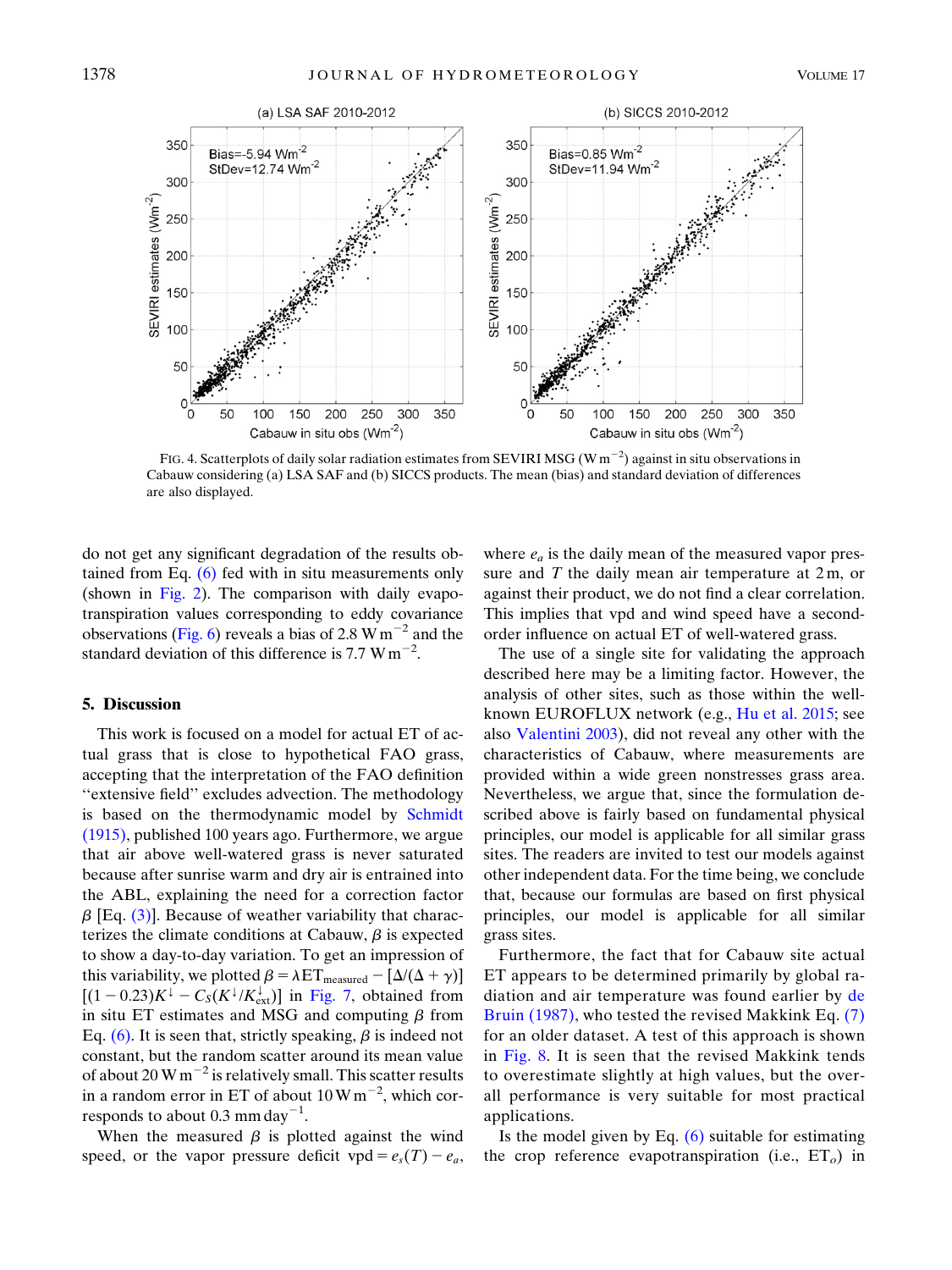<span id="page-6-0"></span>

FIG. 5. As in [Fig. 3,](#page-4-1) but for SEVIRI MSG global radiation according the SICCS algorithm.

irrigation practice? We cannot answer this question because of the ambiguity in the FAO definition concerning effects of local advection. All we can conclude here is that, if in irrigation water management the FAO definition of  $ET<sub>o</sub>$  is interpreted such that local advection should be excluded, then our model can be applied to estimate  $ET_{\alpha}$ . However, if, local advection is to be included, then our model will lead to underestimations. In a future study we will consider actual ET of an actual grass field near Córdoba, Spain, in a semiarid climate. This experimental field is designed to resemble as close as possible FAO reference grass, except that the size of the field is not extensive, but limited to  $100 \times 100$  m<sup>2</sup>. In the dry season the surrounding area is often dry. [Berengena and Gavil](#page-8-13)án (2005) showed that actual ET measured with a precision lysimeter in the center of this field exceeds net radiation by the end of the dry season. They tested, among others, the Makkink equation and found that this formula indeed underestimates actual ET. The deviation between measured and estimated values is simply due to the fact Makkink, such as the ET model derived here, considers nonadvective conditions only. Under the conditions observed in Córdoba, however, sensible heat advected from upwind dry terrain is an additional energy source for ET. Then Schmidt's thermodynamic approach, including corrections for entrainment, leads to

$$
\lambda ET = \frac{\Delta}{\Delta + \gamma} (Q^* + Q_{\text{adv}}) + \beta, \tag{8}
$$

<span id="page-6-2"></span>where  $Q_{\text{adv}}$  is the sensible heat horizontally advected from dry upwind terrain. Besides meteorological variables, this additional energy term will depend on the properties and dimensions of the upwind terrain. The

<span id="page-6-1"></span>

FIG. 6. As in [Fig. 2](#page-4-0), but for SEVIRI MSG global radiation (SICCS) as input.

question of how to parameterize in terms of easy-tomeasure meteorological quantities is outside the scope of this paper. In irrigation practice, the FAO formula for crop reference evapotranspiration is often applied in semiarid regions using meteorological data gathered over small fields, by which local advection is expected to play a role. Tacitly, it is then assumed that this formula includes effects of  $Q_{\text{adv}}$  regardless of the properties of adjacent fields.

Our model can be applicable in other areas; for example, in lumped rainfall–runoff models it can be applied to estimate the so-called potential evapotranspiration (see, e.g., [Oudin et al. 2005\)](#page-9-16). Furthermore, the approach described here can be applicable in climate change studies such as those carried out by [van der Schrier et al.](#page-9-17) [\(2006\)](#page-9-17) and [Sheffield et al. \(2012\).](#page-9-18)

Note that our Eq.  $(4)$  in a slightly different form was tested earlier by de Bruin and Holtslag (1997). It has been applied in practical studies on air pollution in which estimates of the evolution of the convective boundary height are needed ([van Ulden and Holtslag](#page-9-19) [1985;](#page-9-19) [Holtslag and van Ulden 1983;](#page-9-20) [Pechinger et al.](#page-9-21) [1997;](#page-9-21) [Beljaars and Bosveld 1997](#page-8-8); [de Rooy and Holtslag](#page-8-14) [1999\)](#page-8-14). Note that [Beljaars and Bosveld \(1997\)](#page-8-8) found that the Penman–Monteith equation with a fixed surface resistance did not work for Cabauw, that is, they obtained a diurnal variation for the mean surface re-sistance [as reported by [Allen et al. \(2006\)](#page-8-3)]. Nowadays, such land parameterization schemes are implemented in weather forecast models [\(van den Hurk et al. 2000;](#page-9-22) [Ek](#page-8-15) [and Holtslag 2004\)](#page-8-15).

Recently, [Kleidon and Renner \(2013\)](#page-9-23) and [Kleidon](#page-9-24) [et al. \(2014\)](#page-9-24) considered the thermodynamic limitations of the hydrological cycle and arrived at a very similar finding to that by **Schmidt** (1915) and by us.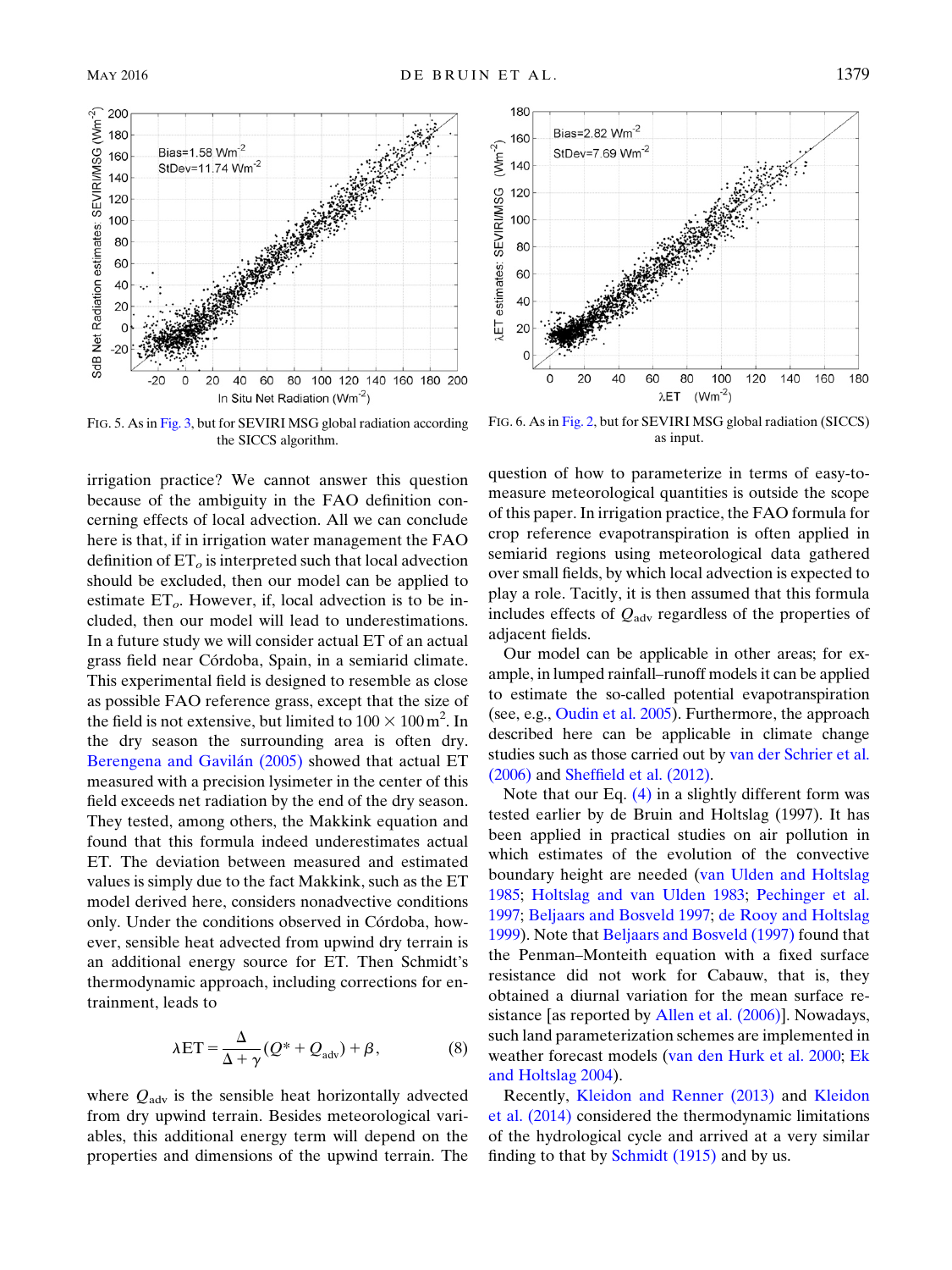<span id="page-7-0"></span>

FIG. 7. Measured  $\beta$  as function of day of year.

A by-product of this study is that the SdB parameterization for net radiation over well-watered grass appears to work very well. It has the advantage that it requires global radiation as input only. This confirms the earlier finding by [de Bruin \(1987\),](#page-8-5) but this was for the same Cabauw site. The question arises whether the constant  $C_S$  of 110 W m<sup>-2</sup> for SdB is a universal constant. A set of tests taken with measurements from the Haarweg site (near Wageningen, the Netherlands) indicated the same good results, but further tests of SdB are needed. Apparently, net radiation  $Q_r^*$  includes empirically both humidity and cloudiness effects on incoming longwave radiation. These features will be discussed in more detail in a separate research note.

We successfully applied the SdB formula using satellitederived global radiation. Note that [Dong et al. \(1992\)](#page-8-16) describe satellite-derived net radiation.

It should be stressed that the SdB formula is developed for well-watered grass. [De Bruin \(1987\)](#page-8-5) showed that ''surface dryness'' may significantly affect outgoing longwave radiation. See, for instance, [de Bruin et al. \(2012\),](#page-8-17) who analyzed measured net radiation data gathered in Burkina Faso over bare soil. In the dry season, net radiation is much smaller than that given by SdB or the net radiation estimate given in FAO-56 [\(Allen et al. 1998](#page-8-1)).

Another aspect of the present study is that the revised approach for ET estimation yields reasonable results for all seasons. Note that [de Bruin and Holtslag \(1982\)](#page-8-12) considered the growing season only, when net radiation is relatively high. This is an interesting result, since in wintertime solar radiation is no longer the dominant energy source and actual evapotranspiration can exceed net radiation because of mesoscale advection of sensible heat ([Pielke 2013](#page-9-25)). Further study would still be needed to fully understand the seasonal variability of

<span id="page-7-1"></span>

FIG. 8. Test of the revised Makkink Eq.[\(7\)](#page-4-2) as proposed by [de Bruin](#page-8-5) [\(1987\).](#page-8-5) Daily values are for Cabauw during 2007–12.

mechanisms involved in ET over nonstressed grass surfaces. In any case, the growing season is most relevant for agriculture, and solar radiation is then the most significant energy source for evapotranspiration.

Finally, the results discussed here reveal that the global radiation MSG products, operationally delivered by the EUMETSAT LSA SAF and by the KNMI SICCS systems, are accurate enough for practical application to estimate our advection-free reference crop in midlatitude climate regions from geostationary satellite imagery.

Despite the fact that installation and maintenance of a ground-based network of standard meteorological (FAO) stations is increasingly expensive and labor intensive, the availability of remote sensing data covering wide areas with high spatial and temporal samplings is increasing. As such, it is shown that actual ET of extensive well-watered grass fields can be reliably estimated from geostationary satellite data, in line with what was proposed in other similar studies such as [Choudhury and de Bruin \(1995\)](#page-8-18), [Bois et al. \(2008\),](#page-8-19) [Hart et al. \(2009\)](#page-9-26), [de Bruin et al. \(2010,](#page-8-20) [2012\)](#page-8-17), and [Cammalleri and Ciraolo \(2013\),](#page-8-21) who explored satellitederived information for estimation of (crop reference) evapotranspiration.

## 6. Conclusions

Starting with the 100-yr-old thermodynamic approach by [Schmidt \(1915\)](#page-9-3) and considering more recent insight into the planetary boundary layer process of entrainment, a simple formula is derived for daily actual evapotranspiration of a well-watered grass field that closely resembles FAO reference grass. In addition, it is found that the empirical SdB formula for daily net radiation of well-watered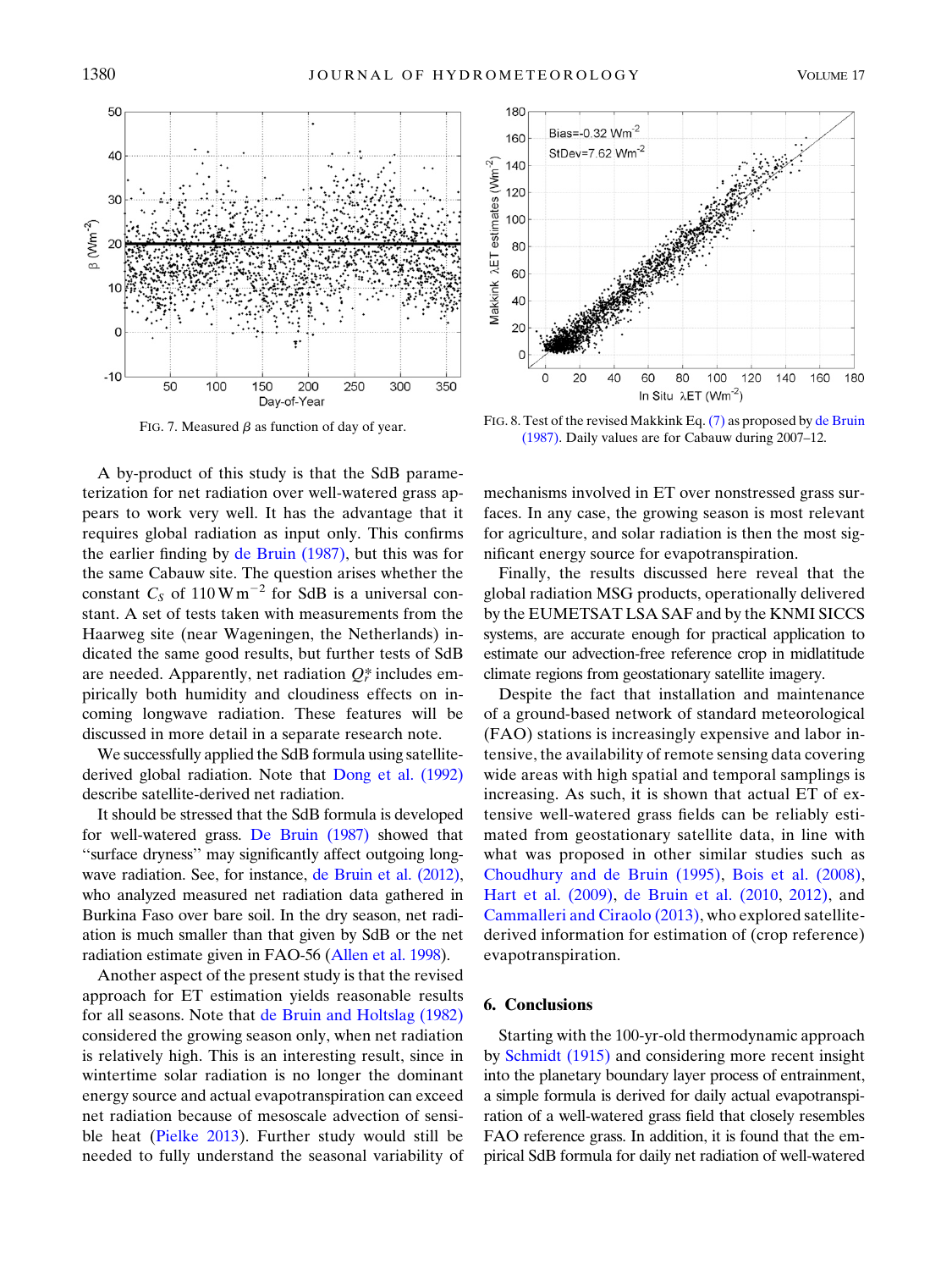grass, as proposed by [de Bruin \(1987\)](#page-8-5), performs well. Combining these findings yields an approximation of daily actual ET, requiring global radiation and air temperature as input only. This was tested against in situ observations at Cabauw for 2007–12, using (i) in situ measured input and (ii) global radiation obtained from MSG imagery. A fair agreement was found, that is, a bias of  $3 W m^{-2}$  and an error (standard deviation of estimate minus measured) of 7.6 W  $\text{m}^{-2}$ . Separately, we tested two algorithms for MSG-derived global radiation, notably, the LSA SAF and SICCS schemes, and found a bias and the standard deviation of this difference of  $-5.9$  and 12.7  $W \text{ m}^{-2}$  for LSA SAF and 0.9 and 11.9 W m<sup>-2</sup> for SICCS.

It is recalled that our study is confined to cases without local advection. The question of whether or not our new simple approach to estimate actual ET can be applied to determine the FAO reference crop evapotranspiration  $ET<sub>o</sub>$  could not be answered because of the ambiguity in the definition regarding accounting for local advection effects. If one interprets the definition such that local advection is excluded, our approach can be applied.

If local advection should be included, then the rationale of [Schmidt \(1915\)](#page-9-3) is still applicable, but then an additional parameterization of the term  $Q_{\text{adv}}$  in Eq. [\(8\)](#page-6-2) should be included.

Acknowledgments. Isabel Trigo was supported by the Satellite Application Facility (SAF) on Land Surface Analysis (LSA), a project funded by EUMETSAT. Jan Fokke Meirink was supported by the EUMETSAT SAF on Climate Monitoring.

### **REFERENCES**

- <span id="page-8-1"></span>Allen, R. G., L. S. Pereira, D. Raes, and M. Smith, 1998: Crop evapotranspiration: Guidelines for computing crop water requirements. FAO Irrigation and Drainage Paper 56, 300 pp. [Available online at [www.fao.org/docrep/X0490E/](http://www.fao.org/docrep/X0490E/X0490E00.htm) [X0490E00.htm](http://www.fao.org/docrep/X0490E/X0490E00.htm).]
- <span id="page-8-3"></span>——, and Coauthors, 2006: A recommendation on standardized surface resistance for hourly calculation of reference  $ET<sub>o</sub>$  by the FAO56 Penman-Monteith method. Agric. Water Manage., 81, 1–22, doi:[10.1016/j.agwat.2005.03.007](http://dx.doi.org/10.1016/j.agwat.2005.03.007).
- <span id="page-8-8"></span>Beljaars, A. C. M., and F. C. Bosveld, 1997: Cabauw data for the validation of land surface parameterization schemes. J. Climate, 10, 1172-1193, doi:[10.1175/1520-0442\(1997\)010](http://dx.doi.org/10.1175/1520-0442(1997)010<1172:CDFTVO>2.0.CO;2)<1172: [CDFTVO](http://dx.doi.org/10.1175/1520-0442(1997)010<1172:CDFTVO>2.0.CO;2)>2.0.CO;2.
- <span id="page-8-13"></span>Berengena, J., and P. Gavilán, 2005: Reference evapotranspiration estimation in a highly advective semiarid environ-ment. J. Irrig. Drain. Eng., 131, 147-163, doi:[10.1061/](http://dx.doi.org/10.1061/(ASCE)0733-9437(2005)131:2(147)) [\(ASCE\)0733-9437\(2005\)131:2\(147\).](http://dx.doi.org/10.1061/(ASCE)0733-9437(2005)131:2(147))
- <span id="page-8-19"></span>Bois, B., P. Pieria, C. van Leeuwen, L. Wald, F. Huard, J.-P. Gaudillere, and E. Saur, 2008: Using remotely sensed solar radiation data for reference evapotranspiration estimation at a daily time step. Agric. For. Meteor., 148, 619–630, doi:[10.1016/](http://dx.doi.org/10.1016/j.agrformet.2007.11.005) [j.agrformet.2007.11.005](http://dx.doi.org/10.1016/j.agrformet.2007.11.005).
- <span id="page-8-21"></span>Cammalleri, C., and G. Ciraolo, 2013: A simple method to directly retrieve reference evapotranspiration from geostationary satellite images. Int. J. Appl. Earth Obs. Geoinf., 21, 149-158, doi:[10.1016/j.jag.2012.08.008](http://dx.doi.org/10.1016/j.jag.2012.08.008).
- <span id="page-8-11"></span>Carrer, D., S. Lafont, J.-L. Roujean, J.-C. Calvet, C. Meurey, P. Le Moigne, and I. F. Trigo, 2012: Incoming solar and infrared radiation derived from METEOSAT: Impact on the modeled land water and energy budget over France. J. Hydrometeor., 13, 504–520, doi[:10.1175/JHM-D-11-059.1](http://dx.doi.org/10.1175/JHM-D-11-059.1).
- <span id="page-8-7"></span>CESAR Consortium, 2013: Datasets cesar\_surface\_meteo\_lc1\_t10\_ v10 and cesar\_surface\_flux\_lc1\_t10\_v10. Subset used 2007– 2012, accessed 2013. [Available online at [http://www.cesar](http://dx.doi.org/http://www.cesar-database.nl/)[database.nl/](http://dx.doi.org/http://www.cesar-database.nl/).]
- <span id="page-8-18"></span>Choudhury, B. J., and H. A. R. de Bruin, 1995: First order approach for estimation unstressed transpiration from meteorological satellite data. Adv. Space Res., 16, 167–176, doi:[10.1016/0273-1177](http://dx.doi.org/10.1016/0273-1177(95)00398-X) [\(95\)00398-X](http://dx.doi.org/10.1016/0273-1177(95)00398-X).
- <span id="page-8-4"></span>de Bruin, H. A. R., 1983: A model for the Priestley–Taylor parameter a. J. Appl. Meteor., <sup>22</sup>, 572–578, doi[:10.1175/1520-0450](http://dx.doi.org/10.1175/1520-0450(1983)022<0572:AMFTPT>2.0.CO;2) (1983)022<[0572:AMFTPT](http://dx.doi.org/10.1175/1520-0450(1983)022<0572:AMFTPT>2.0.CO;2)>2.0.CO;2.
- <span id="page-8-5"></span>-, 1987: From Penman to Makkink. Proceedings and Information: TNO Committee on Hydrological Research No. 39, J. C. Hooghart, Ed., Netherlands Organization for Applied Scientific Research, 5–30.
- <span id="page-8-12"></span>——, and A. A. M. Holtslag, 1982: A simple parameterization of the surface fluxes of sensible and latent heat during daytime compared with the Penman–Monteith concept. J. Appl. Meteor., 21, 1610-1621, doi:[10.1175/1520-0450\(1982\)021](http://dx.doi.org/10.1175/1520-0450(1982)021<1610:ASPOTS>2.0.CO;2)<1610: [ASPOTS](http://dx.doi.org/10.1175/1520-0450(1982)021<1610:ASPOTS>2.0.CO;2)>2.0.CO;2.
- <span id="page-8-6"></span>-, and J. N. M. Stricker, 2000: Evaporation of grass under nonrestricted soil moisture conditions. Hydrol. Sci. J., 45, 391–406, doi:[10.1080/02626660009492337](http://dx.doi.org/10.1080/02626660009492337).
- <span id="page-8-20"></span>——, I. F. Trigo, M. A. Jitan, N. Temesgen Enku, C. van der Tol, and A. S. M. Gieske, 2010: Reference crop evapotranspiration derived from geo-stationary satellite imagery. A case study for the Fogera flood plain, NW-Ethiopia and the Jordan Valley, Jordan. Hydrol. Earth Syst. Sci., 14, 2219–2228, doi[:10.5194/](http://dx.doi.org/10.5194/hess-14-2219-2010) [hess-14-2219-2010](http://dx.doi.org/10.5194/hess-14-2219-2010).
- <span id="page-8-17"></span>——, ——, P. Galivan, A. Martinez, and M. P. Gonzales, 2012: Reference crop evapotranspiration estimated from geostationary satellite imagery. IAHS Publ., 352, 111-114.
- <span id="page-8-10"></span>Deneke, H. M., A. J. Feijt, and R. A. Roebeling, 2008: Estimating surface solar irradiance from METEOSAT SEVIRI-derived cloud properties. Remote Sens. Environ., 112, 3131–3141, doi:[10.1016/j.rse.2008.03.012.](http://dx.doi.org/10.1016/j.rse.2008.03.012)
- <span id="page-8-14"></span>de Rooy, W. C., and A. A. M. Holtslag, 1999: Estimation of surface radiation and energy flux densities from singlelevel weather. J. Appl. Meteor., 38, 526–540, doi[:10.1175/](http://dx.doi.org/10.1175/1520-0450(1999)038<0526:EOSRAE>2.0.CO;2) [1520-0450\(1999\)038](http://dx.doi.org/10.1175/1520-0450(1999)038<0526:EOSRAE>2.0.CO;2)<0526:EOSRAE>2.0.CO;2.
- <span id="page-8-16"></span><span id="page-8-2"></span>Dingman, S. L., 1992: Physical Hydrology. Prentice Hall, 575 pp.
- Dong, A., S. Grattan, J. Carroll, and C. Prashar, 1992: Estimation of daytime net radiation over well-watered grass. J. Irrig. Drain. Eng., 118, 466–479, doi[:10.1061/\(ASCE\)0733-9437\(1992\)118:](http://dx.doi.org/10.1061/(ASCE)0733-9437(1992)118:3(466)) [3\(466\)](http://dx.doi.org/10.1061/(ASCE)0733-9437(1992)118:3(466)).
- <span id="page-8-0"></span>Doorenbos, J., and W. O. Pruitt, 1975: Guidelines for predicting crop water requirements. FAO Irrigation and Drainage Paper 24, Food and Agriculture Organization, 179 pp. [Available online at [http://www.fao.org/3/a-f2430e.pdf.](http://www.fao.org/3/a-f2430e.pdf)]
- <span id="page-8-15"></span>Ek, M. B., and A. A. M. Holtslag, 2004: Influence of soil moisture on boundary layer cloud development. J. Hydrometeor., 5, 86–99, doi[:10.1175/1525-7541\(2004\)005](http://dx.doi.org/10.1175/1525-7541(2004)005<0086:IOSMOB>2.0.CO;2)<0086:IOSMOB>2.0.CO;2.
- <span id="page-8-9"></span>Geiger, B., C. Meurey, D. Lajas, L. Franchistéguy, D. Carrer, and J.-L. Roujean, 2008: Near real-time provision of downwelling